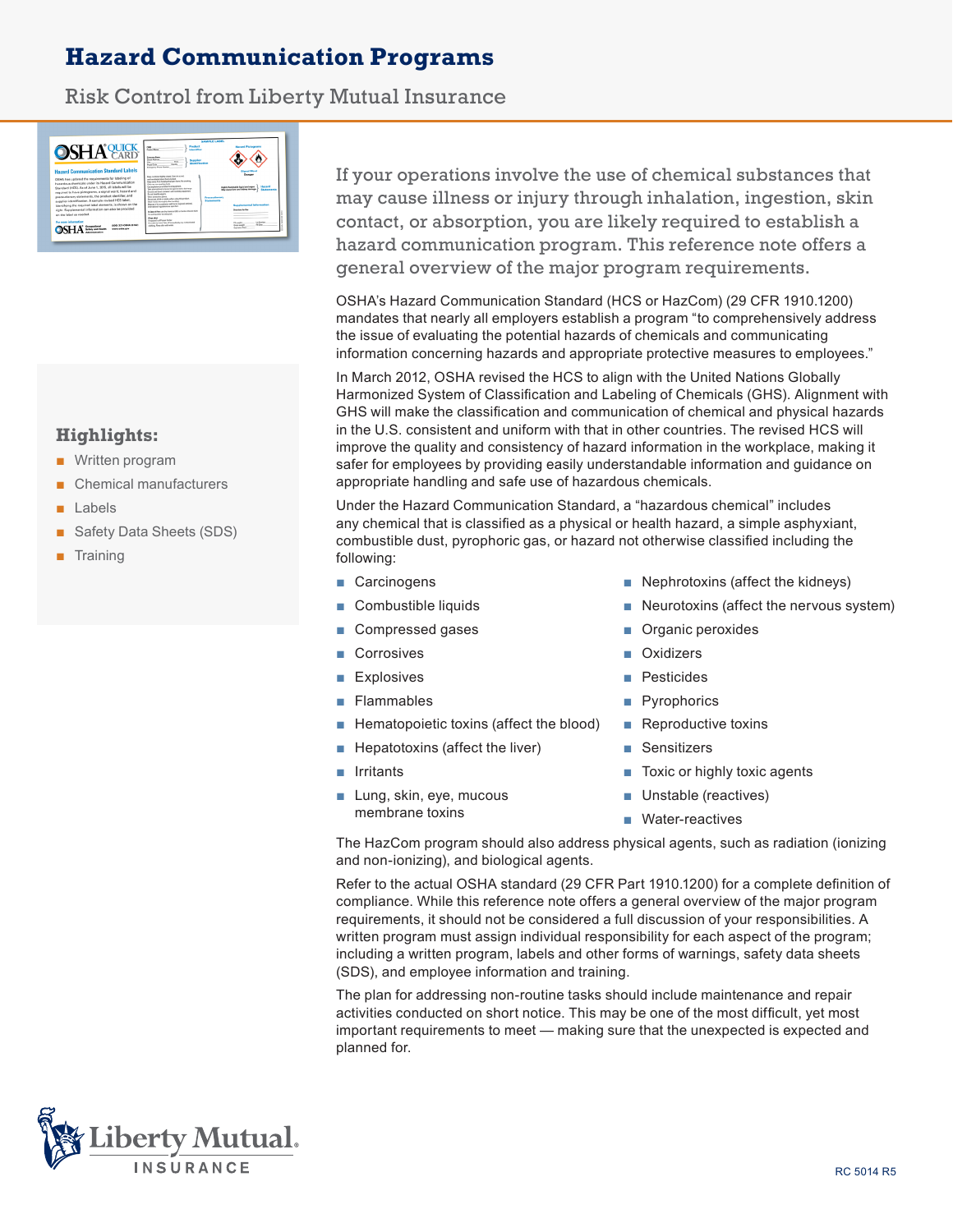## **Chemical Manufacturers**

You are subject to the standard's chemical manufacturer requirements if you produce chemicals for use or distribution. You are considered to be a chemical producer if you manufacture, process, formulate, or repackage chemicals. Chemical manufacturers, importers, or employers evaluating chemicals shall follow the procedures described in 29 CFR 1910.1200, Appendices A and B, to classify the hazards of the chemicals, including determinations regarding when mixtures of the classified chemicals are addressed in the evaluation process.

## **Labels**

Beginning June 1, 2015, the revised HCS will require that chemical manufacturers and importers ensure all labels have pictograms, a signal word, hazard and precautionary statements, the product identifier, and supplier identification. This label must provide the identity of the chemical and the appropriate hazard warnings. The HCS specifies what information is to be provided for each hazard class and category

Required label elements include the following:

- **Product Identifier:** Product name or any other common names or synonyms by which the substance is known.
- **Pictograms:** A symbol plus other graphic elements, such as a border, background pattern, or color that is intended to convey specific information about the hazards of a chemical. Each pictogram consists of a different symbol on a white background within a red square frame set on a point (i.e. a red diamond).
- **Signal Words:** A single word on the label used to indicate the relative level of severity and alert the reader to a potential hazard. The signal words used are Danger and Warning.
	- Danger is used for the more severe hazards
	- Warning is used for less severe hazards
- **Hazard Statement:** A statement assigned to a hazard class and category that describes the nature of the hazard(s) of a chemical, including, where appropriate, the degree of hazard.
- **Precautionary Statement: Phrase that describes recommended measures** to be taken to minimize or prevent adverse effects resulting from exposure to a hazardous chemical or improper storage or handling of a hazardous chemical.

Under the GHS there are nine pictograms that convey the health, physical, and environmental hazards. However, in the revised HCS, eight pictograms are required. Since environmental hazards are not within OSHA's jurisdiction, the Environment pictogram is not required. The pictogram on the label is determined by the chemical hazard classification.

#### HCS Pictograms and Hazards

For chemical manufacturers, importers, distributors, and employers, the labels must be revised within six months of becoming aware of new information regarding the hazards of a chemical. They also must ensure that the new information is included in the labels before the chemical is shipped.

A well designed label should allow for cross-referencing with the relevant SDS and quickly indicate what personal protective equipment (PPE) is applicable for the intended use of the chemical.

For more in-depth detail on the allocation of label elements, see Appendix C to §1910.1200 Hazard Communication standard: www.osha.gov/dsg/hazcom/hazcomappendix-c.html.



OSHA QuickCard™, Hazard Communication Standard Pictogram.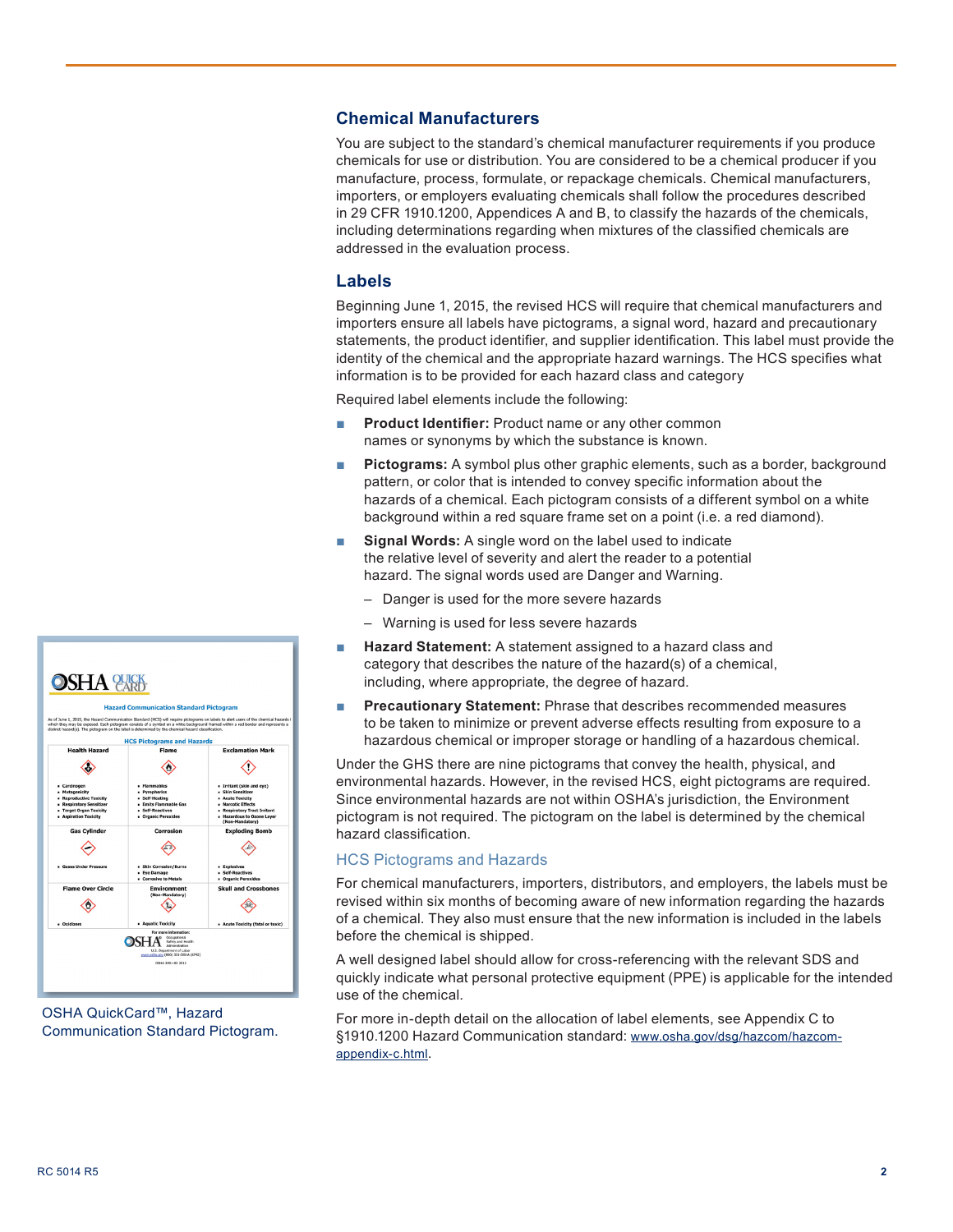## **Safety Data Sheet (SDS)**

A second written communication element in HCS is the SDS, formerly called the Material Safety Data Sheet (MSDS). SDSs serve as the immediate on-site documents that identify the following:

- Hazardous chemicals used
- Types of hazards that could exist
- Precautions that should be taken
- Various types responses that may be needed, such as first aid, firefighting, release containment, and disposal
- Other relevant technical information

Chemical manufacturers or importers: Required to ensure that distributors and employers are provided an appropriate SDS with their initial shipment and with the first shipment after an SDS is updated.

Employers: Required to have an SDS in the workplace for each hazardous chemical they use, and maintain copies of the required SDSs in the workplace. SDSs are to be readily accessible during each work shift to employees when they are in their work area(s). SDSs may be kept in any form, including operating procedures, and may be designed to cover groups of hazardous chemicals in a work area where it may be more appropriate to address the hazards of a process rather than individual hazardous chemicals. However, where chemical groups are covered, the employer must ensure that the required information is provided for each hazardous chemical.

The GHS SDS follows essentially the same ANSI Z400-based 16 headings (shown below) that have been in use for several years, although there is a slight rearrangement of the order in which they are listed.

- 1. **Identification:** Includes product identifier; manufacturer or distributor name, address, phone number, emergency phone number; recommended use; restrictions on use.
- 2. **Hazard(s) Identification:** Includes all hazards regarding the chemical and required label elements.
- 3. **Composition/Information on Ingredients:** Includes information on chemical ingredients and trade secret claims.
- 4. **First Aid Measures:** Includes important symptoms/effects, whether acute or delayed, and required treatment.
- 5. **Fire-Fighting Measures:** Lists suitable extinguishing techniques and equipment, and chemical hazards from fire.
- 6. **Accidental Release Measures:** Lists emergency procedures, protective equipment, and proper methods of containment and cleanup.
- 7. **Handling and Storage:** Lists precautions for safe handling and storage, including incompatibilities.
- 8. **Exposure Controls/Personal Protection:** Lists OSHA's Permissible Exposure Limits (PELs), ACGIH Threshold Limit Values® (TLVs), appropriate engineering controls, and PPE.
- 9. **Physical and Chemical Properties:** Lists the chemical's characteristics.
- 10. **Stability and Reactivity:** Lists chemical stability and possibility of hazardous reactions.
- 11. **Toxicological Information:** Includes routes of exposure, related symptoms, acute and chronic effects, and numerical measures of toxicity.
- 12. **Ecological Information\***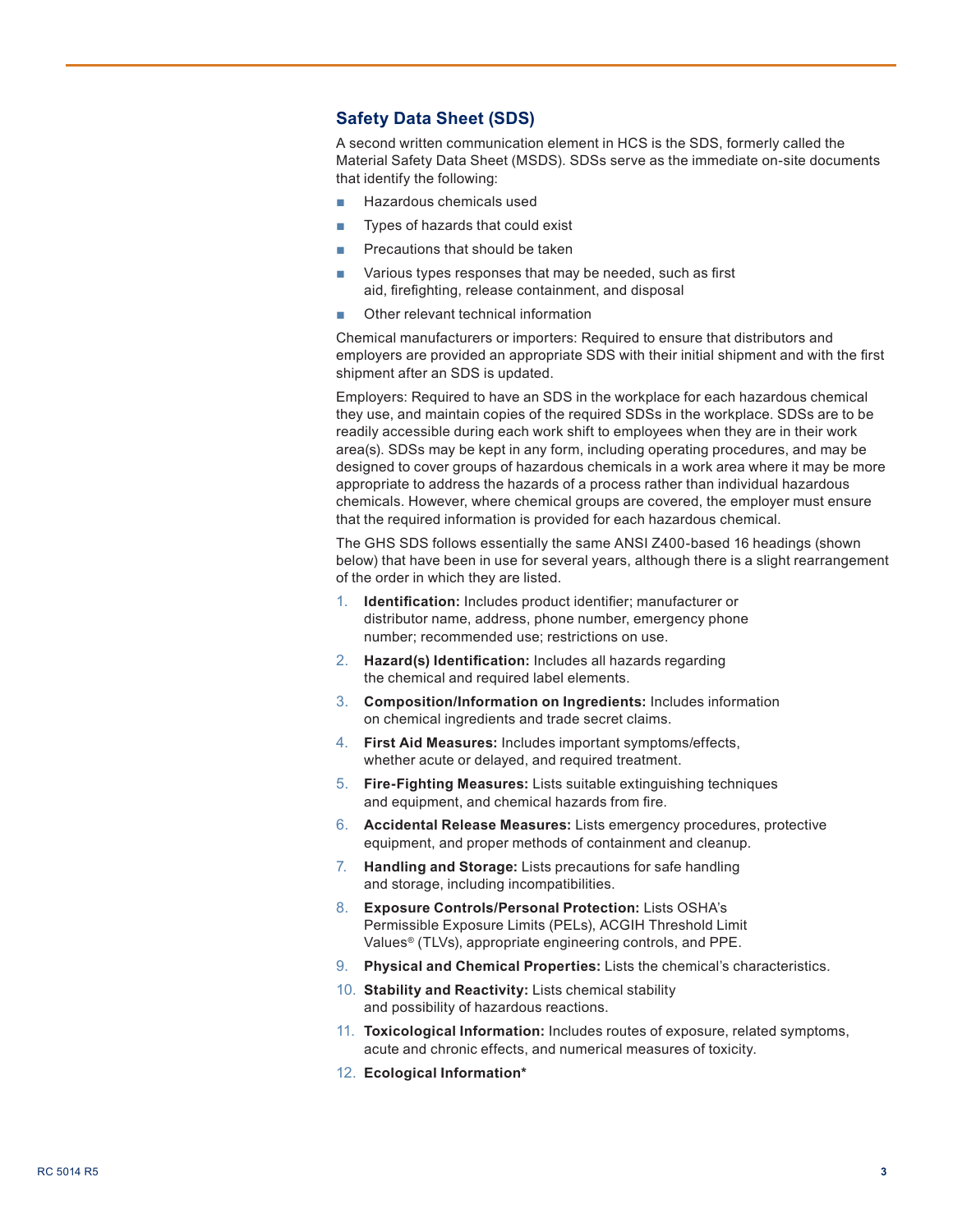- 13. **Disposal Considerations\***
- 14. **Transport Information\***
- 15. **Regulatory Information\***
- 16. **Other Information:** includes the date of preparation or last revision.

**\*Note:** Since other agencies regulate this information, OSHA will not be enforcing Sections 12-15 (29 CFR 1910.1200(g)(2)).

Manufacturers, importers, and other writers of SDSs will see numerous changes in the required details of each section. In addition, OSHA now requires content in sections 12-15, which were previously not required to be completed. To foster consistency and enhance the quality of information provided, the SDS is much more specific in the types of information it must contain. Whereas the former HCP MSDS allowed more latitude in how manufacturers and suppliers filled the content of each heading, the update of the HCS and the GHS SDS is more prescriptive, listing specific content requirements for each section or heading. The SDS also provides the PPE measures that can be used to minimize worker exposure to the chemical substance or material.

#### **Training**

Hazard communication is not simply a matter of labeling containers, showing a video, and asking if anyone has questions. The information must be effectively received and understood. The training provided should neither under- nor over-warn, relative to the actual hazards and risks. It should provide protective action against hazards and should persuade employees to take action to minimize workplace exposures.

Hazard communication training should exist on three levels:

- 1. General
- 2. Site-specific
- 3. Department-specific

**General Training:** Explains the requirements of the OSHA standard and general concerns about chemicals. It should teach employees how to read and interpret SDS, labels, etc. At this level, off-the-shelf commercial training programs may be appropriate.

**Site-Specific Training:** Addresses the chemical classes (or categories) to which most employees are exposed, and the company's specific hazard communication program. It should cover characteristics and hazards of classes of substances such as acids, waterreactive materials, and carcinogens, if such materials are present in the workplace. Several good training packages are commercially available at this level, but the training materials for your specific hazard communication program must be customized.

**Department-Specific Training:** Involves the supervisor walking employees through their day-to-day interaction with chemical or physical hazards. Make sure the employees can read and interpret labels on hazardous containers, look up SDS on selected chemicals, and understand the content. The supervisor should review the work practices that will minimize the levels of exposure and describe engineering controls that are in place and how the employees can maximize their effectiveness. No commercial product can provide this level of training and communication.

The training provided should neither under- nor over-warn relative to the actual hazards and risks. It should provide protective action against hazards and should persuade employees to take action to minimize workplace exposures.

#### **Other Program Components**

A good hazard communication program will go beyond what the standard requires.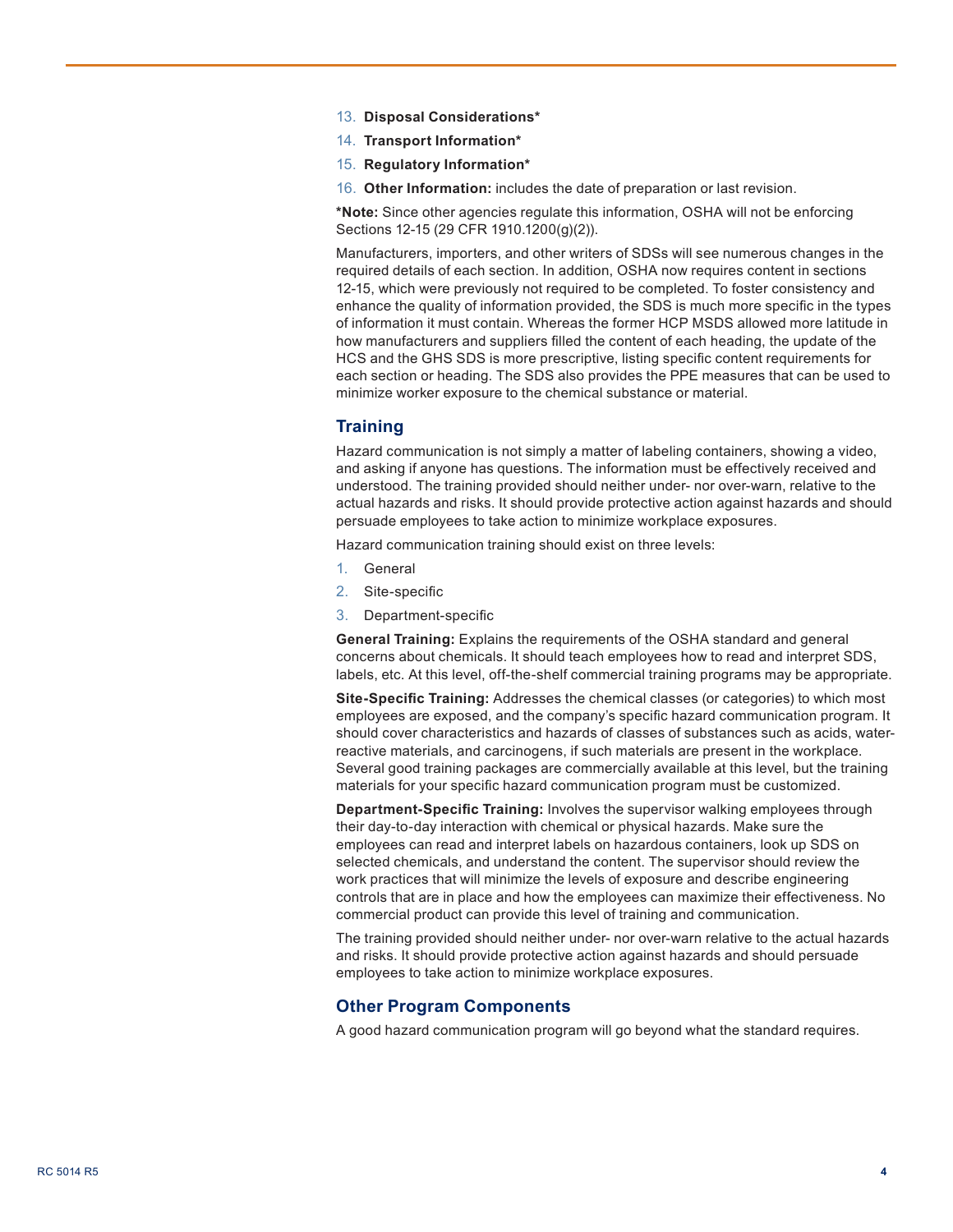A key component of any effective health and safety program is a statement of management policy that:

- Expresses management's commitment to an informed and protected workforce
- Specifies employees' responsibility to actively minimize their own exposures
- Designates a program administrator with overall program responsibility
- Mandates periodic program updating and employee retraining

Your hazard communication program will be most effective if you make it part of an overall control program for handling chemicals and physical agents.

For more information, additional materials are available on the Liberty Mutual SafetyNet® Internet website.

- *Chemical Control Programs,* RC 5060.
- Hazard Communication, RC 4503; a program that can be customized for your location

#### **What's New**

Since the Hazard Communication Standard (HCS) was adopted in 1983, the availability of chemical information in the workplace has increased dramatically, and the provision of labels and SDS with products has become a standard business practice. Surveys have shown that employers rely on SDS to select less hazardous substitutes as well as to help them identify appropriate protective measures. In addition to these workplace uses of hazard information, SDS have evolved into sources of information on other aspects of chemical use.

Now that the HCS has been aligned with GHS:

- Employees should be able to more effectively understand the hazards associated with chemical, physical, and biological agents in their workplace
- We may see an increase in international trade in chemicals
- Employees will be provided with consistent information and guidance through effective transfer of hazard information on labels and SDS.

## **Highlights of Current OSHA Requirements**

You are required to establish a hazard communication program if you are subject to 29 CFR 1910, 1915, 1918, 1926, or 1928. Government agencies are also subject to this standard. States with their own OSHA plan may have extended coverage to additional employers as well.

Under the current OSHA standard, your program must include written instructions describing how you will inform employees of the requirements of the standard and train them in the nature of the workplace hazards they may encounter.

Your program must also describe the following:

- All the hazardous chemicals, physical agents, and biological agents used in your workplace
- How employees will be warned of the hazardous nature of chemicals and physical and biological agents used in the workplace
- Specific guidance and criteria on how chemical containers will be labeled or their contents otherwise identified
- How you will meet the requirements for maintaining current Safety Data Sheets (SDS) for each hazardous substance
- How you will address hazards associated with nonroutine tasks and unlabeled pipes